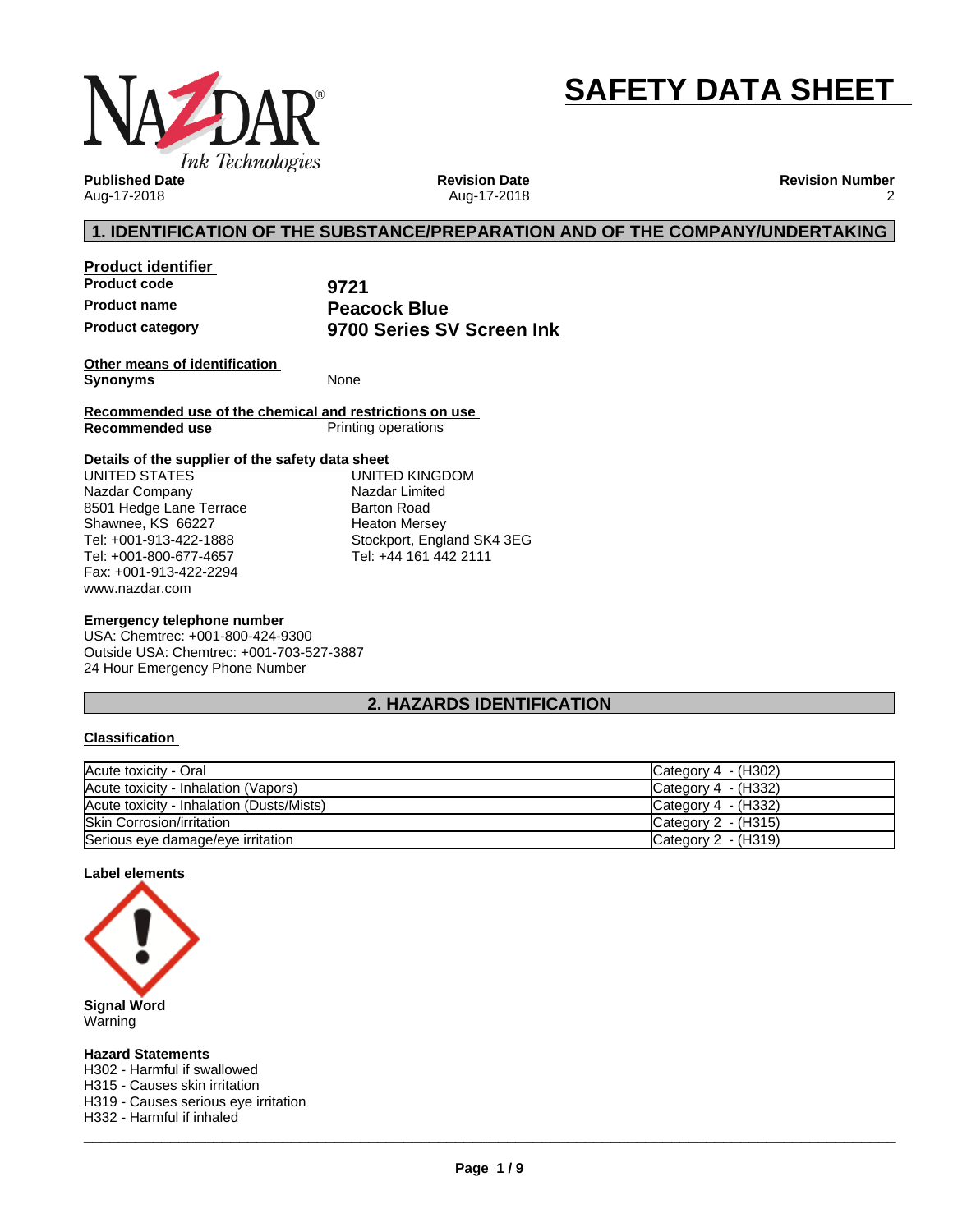#### **Precautionary Statements**

P264 - Wash face, hands and any exposed skin thoroughly after handling

P270 - Do not eat, drink or smoke when using this product

P330 - Rinse mouth

P261 - Avoid breathing dust/fume/gas/mist/vapors/spray

P332 + P313 - If skin irritation occurs: Get medical advice/attention

P305 + P351 + P338 - IF IN EYES: Rinse cautiously with water forseveral minutes. Remove contact lenses, if present and easy to do. Continue rinsing

 $\_$  ,  $\_$  ,  $\_$  ,  $\_$  ,  $\_$  ,  $\_$  ,  $\_$  ,  $\_$  ,  $\_$  ,  $\_$  ,  $\_$  ,  $\_$  ,  $\_$  ,  $\_$  ,  $\_$  ,  $\_$  ,  $\_$  ,  $\_$  ,  $\_$  ,  $\_$  ,  $\_$  ,  $\_$  ,  $\_$  ,  $\_$  ,  $\_$  ,  $\_$  ,  $\_$  ,  $\_$  ,  $\_$  ,  $\_$  ,  $\_$  ,  $\_$  ,  $\_$  ,  $\_$  ,  $\_$  ,  $\_$  ,  $\_$  ,

P337 + P313 - If eye irritation persists: Get medical advice/attention

P280 - Wear protective gloves/protective clothing/eye protection/face protection

## **Hazards not otherwise classified (HNOC)**

No information available.

## **3. COMPOSITION/INFORMATION ON INGREDIENTS**

#### **Mixture**

| <b>Component</b> | <b>CAS-No</b> | Weight %  | Trade         | <b>Note</b> |
|------------------|---------------|-----------|---------------|-------------|
|                  |               |           | <b>Secret</b> |             |
| 2-Butoxyethanol  | 111-76-2      | $30 - 60$ |               |             |
| Titanium dioxide | 13463-67-7    | $5 - 10$  |               |             |
| Resin            | Trade Secret  | -5        |               |             |

\*The exact percentage (concentration) of composition has been withheld as a trade secret.

## **4. FIRST AID MEASURES**

#### **Description of first aid measures**

| <b>General Advice</b> | Show this safety data sheet to the doctor in attendance.                                                                                                                                                  |
|-----------------------|-----------------------------------------------------------------------------------------------------------------------------------------------------------------------------------------------------------|
| <b>Eye Contact</b>    | Immediately flush with plenty of water. After initial flushing, remove any contact lenses and<br>continue flushing for at least 15 minutes. Get medical attention if irritation develops and<br>persists. |
| <b>Skin Contact</b>   | Wash off immediately with soap and plenty of water for at least 15 minutes. Remove<br>contaminated clothing. If irritation (redness, rash, blistering) develops, get medical attention.                   |
| <b>Inhalation</b>     | Remove person to fresh air and keep comfortable for breathing. If breathing is irregular or<br>stopped, administer artificial respiration. Get medical attention immediately.                             |
| <b>Ingestion</b>      | Do NOT induce vomiting. Never give anything by mouth to an unconscious person. Call a<br>physician or poison control center immediately.                                                                  |

## **Most important symptoms and effects, both acute and delayed**

None under normal use conditions.

## **Indication of any immediate medical attention and special treatment needed**

**Notes to Physician** Treat symptomatically.

## **5. FIRE-FIGHTING MEASURES**

## **Suitable Extinguishing Media**

Foam. Carbon dioxide (CO2). Dry chemical. Water spray. Use extinguishing measures that are appropriate to local circumstances and the surrounding environment.

#### **Unsuitable Extinguishing Media**

No information available.

## **Specific Hazards Arising from the Chemical**

Thermal decomposition can lead to release of irritating gases and vapors. May emit toxic fumes under fire conditions.

## **Protective Equipment and Precautions for Firefighters**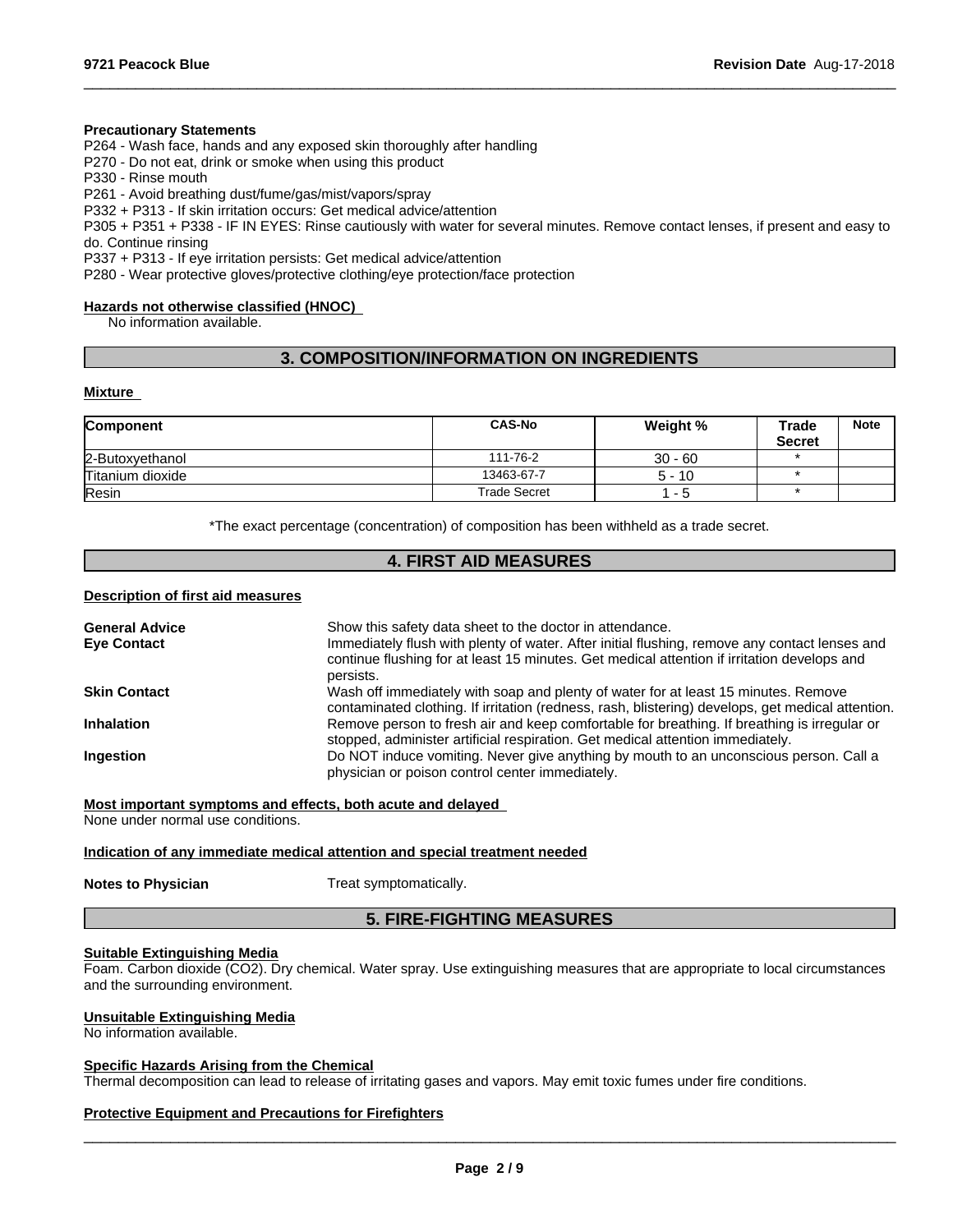As in any fire, wear self-contained breathing apparatus pressure-demand, MSHA/NIOSH (approved or equivalent) and full protective gear. Cool containers / tanks with water spray. Sealed containers may rupture when heated.

## **6. ACCIDENTAL RELEASE MEASURES**

 $\_$  ,  $\_$  ,  $\_$  ,  $\_$  ,  $\_$  ,  $\_$  ,  $\_$  ,  $\_$  ,  $\_$  ,  $\_$  ,  $\_$  ,  $\_$  ,  $\_$  ,  $\_$  ,  $\_$  ,  $\_$  ,  $\_$  ,  $\_$  ,  $\_$  ,  $\_$  ,  $\_$  ,  $\_$  ,  $\_$  ,  $\_$  ,  $\_$  ,  $\_$  ,  $\_$  ,  $\_$  ,  $\_$  ,  $\_$  ,  $\_$  ,  $\_$  ,  $\_$  ,  $\_$  ,  $\_$  ,  $\_$  ,  $\_$  ,

#### **Personal precautions, protective equipment and emergency procedures**

**Personal Precautions** Remove all sources of ignition. Ventilate the area. Avoid contact with eyes, skin and clothing. Avoid breathing dust or vapor. Evacuate personnel to safe areas. Keep people away from and upwind of spill/leak.

#### **Environmental precautions**

Prevent product from entering drains. Prevent further leakage or spillage if safe to do so. Keep out of drains, sewers, ditches and waterways. Local authorities should be advised if significant spillages cannot be contained.

#### **Methods and material for containment and cleaning up**

Contain spillage, and then collectwith non-combustible absorbent material, (e.g. sand, earth, diatomaceous earth, vermiculite) and place in container for disposal according to local / national regulations (see section 13). Use clean non-sparking tools to collect absorbed material.

## **7. HANDLING AND STORAGE**

#### **Precautions for safe handling**

| Handling                                                     | Use personal protective equipment as required. Do not eat, drink or smoke when using this<br>product. Ensure adequate ventilation.                                                                                         |  |
|--------------------------------------------------------------|----------------------------------------------------------------------------------------------------------------------------------------------------------------------------------------------------------------------------|--|
| Conditions for safe storage, including any incompatibilities |                                                                                                                                                                                                                            |  |
| Storage                                                      | Keep containers tightly closed in a dry, cool and well-ventilated place. Keep away from<br>open flames, hot surfaces and sources of ignition. Keep container closed when not in use.<br>Keep out of the reach of children. |  |
| <b>Incompatible Products</b>                                 | Strong acids. Strong bases. Strong oxidizing agents. Reducing agent.                                                                                                                                                       |  |

## **8. EXPOSURE CONTROLS/PERSONAL PROTECTION**

#### **Control parameters**

#### **Exposure limits**

| Component        | <b>IACGIH TLV</b>        |
|------------------|--------------------------|
| 2-Butoxyethanol  | TWA: 20 ppm              |
| $1111 - 76 - 2$  |                          |
| Titanium dioxide | TWA: $10 \text{ mg/m}^3$ |
| 13463-67-7       |                          |

| Component        | <b>OSHA PEL</b>                      |
|------------------|--------------------------------------|
| 2-Butoxyethanol  | TWA: 50 ppm                          |
| 111-76-2         | $TWA: 240$ mg/m <sup>3</sup>         |
|                  | <b>ISkin</b>                         |
| Titanium dioxide | TWA: 15 mg/m <sup>3</sup> total dust |
| 13463-67-7       |                                      |

| Component        | <b>OSHA PEL (vacated)</b>            |
|------------------|--------------------------------------|
| 2-Butoxyethanol  | TWA: 25 ppm                          |
| 111-76-2         | TWA: $120 \text{ mg/m}^3$            |
|                  | lSkin                                |
| Titanium dioxide | TWA: 10 mg/m <sup>3</sup> total dust |
| 13463-67-7       |                                      |

| Comr            | <b>TWAFV</b><br><b>TRACK</b><br>− –             |
|-----------------|-------------------------------------------------|
| 12-Bu<br>ianol. | $\sim$ $\sim$<br>'TWA<br>ppm<br>$\cdots$<br>. . |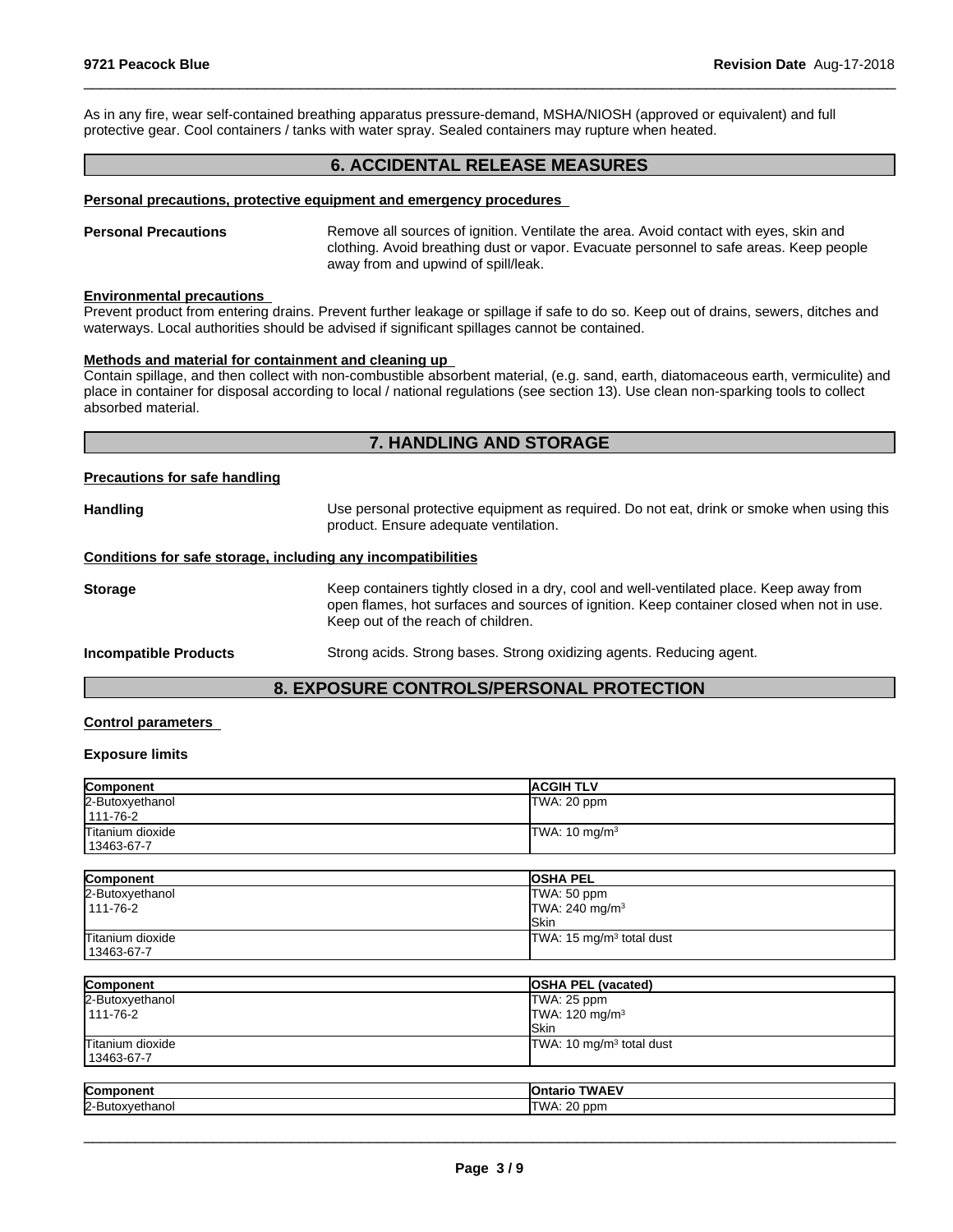| 111-76-2         |                          |
|------------------|--------------------------|
| Titanium dioxide | TWA: $10 \text{ mg/m}^3$ |
| 13463-67-7       |                          |

 $\_$  ,  $\_$  ,  $\_$  ,  $\_$  ,  $\_$  ,  $\_$  ,  $\_$  ,  $\_$  ,  $\_$  ,  $\_$  ,  $\_$  ,  $\_$  ,  $\_$  ,  $\_$  ,  $\_$  ,  $\_$  ,  $\_$  ,  $\_$  ,  $\_$  ,  $\_$  ,  $\_$  ,  $\_$  ,  $\_$  ,  $\_$  ,  $\_$  ,  $\_$  ,  $\_$  ,  $\_$  ,  $\_$  ,  $\_$  ,  $\_$  ,  $\_$  ,  $\_$  ,  $\_$  ,  $\_$  ,  $\_$  ,  $\_$  ,

| Component        | Mexico OEL (TWA)                             |
|------------------|----------------------------------------------|
| 2-Butoxyethanol  | TWA/VLE-PPT: 26 ppm                          |
| 1111-76-2        | TWA/VLE-PPT: 120 mg/m <sup>3</sup>           |
|                  | STEL/PPT-CT: 75 ppm                          |
|                  | $\textsf{ISTEL/PPT-CT: } 360 \text{ mg/m}^3$ |
| Titanium dioxide | $TWA/VLE-PPT: 10 mg/m3$                      |
| l 13463-67-7     | $\textsf{ISTEL/PPT-CT: 20 mq/m}^3$           |

## **Appropriate engineering controls**

| <b>Engineering Measures</b>           | Provide a good standard of general ventilation. Natural ventilation is from doors, windows<br>etc. Controlled ventilation means air is supplied or removed by a powered fan. Users are<br>advised to consider national Occupational Exposure Limits or other equivalent values. In<br>case of insufficient ventilation, wear suitable respiratory equipment. |
|---------------------------------------|--------------------------------------------------------------------------------------------------------------------------------------------------------------------------------------------------------------------------------------------------------------------------------------------------------------------------------------------------------------|
|                                       | Individual protection measures, such as personal protective equipment                                                                                                                                                                                                                                                                                        |
| <b>Eye/Face Protection</b>            | Wear safety glasses with side shields (or goggles). If splashes are likely to occur:. Wear<br>suitable face shield. Ensure that eyewash stations and safety showers are close to the<br>workstation location.                                                                                                                                                |
| <b>Skin Protection</b>                | Wear impervious protective clothing, including boots, gloves, lab coat, apron or coveralls,<br>as appropriate, to prevent skin contact.                                                                                                                                                                                                                      |
| <b>Respiratory Protection</b>         | If exposure limits are exceeded or irritation is experienced, NIOSH/MSHA approved<br>respiratory protection should be worn. Respiratory protection must be provided in<br>accordance with current local regulations.                                                                                                                                         |
| <b>General Hygiene Considerations</b> | Handle in accordance with good industrial hygiene and safety practice. Wash hands before<br>eating, drinking or smoking. Wash contaminated clothing before reuse. Avoid contact with<br>eyes, skin and clothing. Wear suitable gloves and eye/face protection. Regular cleaning of<br>equipment, work area and clothing is recommended.                      |

# **9. PHYSICAL AND CHEMICAL PROPERTIES**

| Information on basic physical and chemical properties |                     |                                  |                          |
|-------------------------------------------------------|---------------------|----------------------------------|--------------------------|
| <b>Physical State</b>                                 | Liquid              | Appearance                       | Colored Liquid           |
| Odor                                                  | Characteristic      | <b>Odor Threshold</b>            | No information available |
| <b>Property</b>                                       | Values              | Remarks • Method                 |                          |
| рH                                                    |                     | No data available                |                          |
| <b>Melting Point / Freezing Point</b>                 |                     | No data available                |                          |
| <b>Boiling Point / Boiling Range</b>                  | $> 149$ °C / 300 °F |                                  |                          |
| <b>Flash Point</b>                                    | 62 °C / 143 °F      | Pensky Martens Closed Cup (PMCC) |                          |
| <b>Evaporation rate</b>                               |                     | No data available                |                          |
| <b>Flammability Limit in Air</b>                      |                     |                                  |                          |
| Upper flammability limit                              |                     | No data available                |                          |
| Lower flammability limit                              |                     | No data available                |                          |
| <b>Vapor Pressure</b>                                 |                     | No data available                |                          |
| <b>Vapor Density</b>                                  |                     | No data available                |                          |
| <b>Specific Gravity</b>                               | 1.07                |                                  |                          |
| <b>Water Solubility</b>                               |                     | No data available                |                          |
| Solubility in other solvents                          |                     | No data available                |                          |
| Partition coefficient: n-octanol/water                |                     | No data available                |                          |
| <b>Autoignition Temperature</b>                       |                     | No data available                |                          |
| <b>Decomposition temperature</b>                      |                     | No data available                |                          |
| <b>Kinematic viscosity</b>                            |                     | No data available                |                          |
| <b>Dynamic viscosity</b>                              |                     | No data available                |                          |
|                                                       |                     |                                  |                          |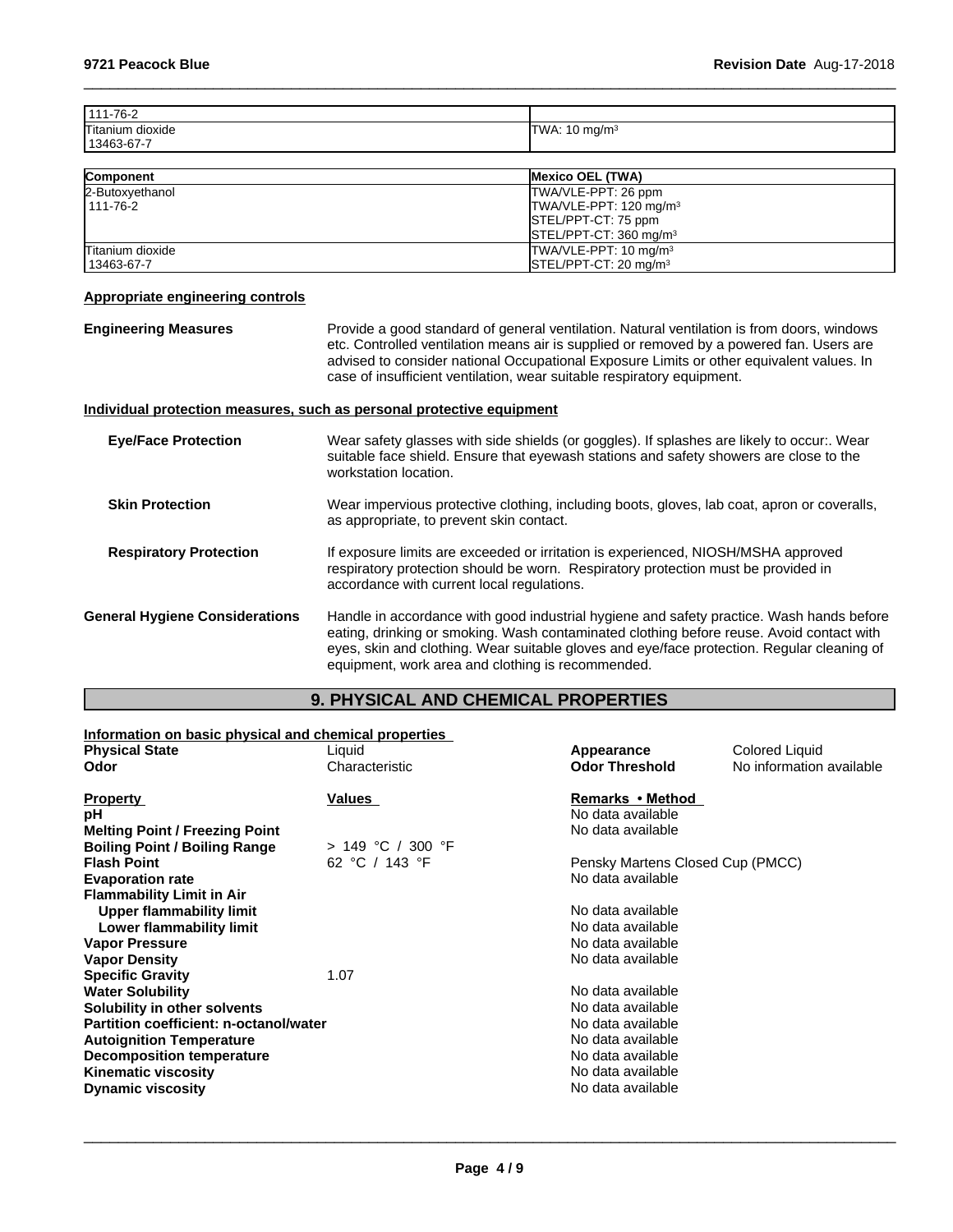| <b>Explosive Properties</b><br><b>Oxidizing Properties</b>     | No data available<br>No data available   |                                            |                                                  |
|----------------------------------------------------------------|------------------------------------------|--------------------------------------------|--------------------------------------------------|
| <b>Other Information</b>                                       |                                          |                                            |                                                  |
| <b>Photochemically Reactive</b><br>Weight Per Gallon (Ibs/gal) | No<br>8.88                               |                                            |                                                  |
| VOC by weight %<br>(less water)<br>54.43                       | VOC by volume %<br>(less water)<br>60.03 | <b>VOC Ibs/gal</b><br>(less water)<br>4.84 | <b>VOC grams/liter</b><br>(less water)<br>579.76 |

 $\_$  ,  $\_$  ,  $\_$  ,  $\_$  ,  $\_$  ,  $\_$  ,  $\_$  ,  $\_$  ,  $\_$  ,  $\_$  ,  $\_$  ,  $\_$  ,  $\_$  ,  $\_$  ,  $\_$  ,  $\_$  ,  $\_$  ,  $\_$  ,  $\_$  ,  $\_$  ,  $\_$  ,  $\_$  ,  $\_$  ,  $\_$  ,  $\_$  ,  $\_$  ,  $\_$  ,  $\_$  ,  $\_$  ,  $\_$  ,  $\_$  ,  $\_$  ,  $\_$  ,  $\_$  ,  $\_$  ,  $\_$  ,  $\_$  ,

# **10. STABILITY AND REACTIVITY**

## **Reactivity**

No information available.

#### **Chemical stability**

Stable under normal conditions.

#### **Possibility of Hazardous Reactions**

None under normal processing.

#### **Conditions to avoid**

Keep away from open flames, hot surfaces and sources of ignition.

## **Incompatible materials**

Strong acids. Strong bases. Strong oxidizing agents. Reducing agent.

#### **Hazardous Decomposition Products**

Thermal decomposition can lead to release of irritating gases and vapors. Carbon dioxide (CO2). Carbon monoxide.

## **11. TOXICOLOGICAL INFORMATION**

## **Information on likely routes of exposure**

| <b>Inhalation</b>   | Specific test data for the substance or mixture is not available. Harmful if inhaled. (based on |
|---------------------|-------------------------------------------------------------------------------------------------|
|                     | components).                                                                                    |
| <b>Eve Contact</b>  | Specific test data for the substance or mixture is not available.                               |
| <b>Skin Contact</b> | Specific test data for the substance or mixture is not available.                               |
| <b>Ingestion</b>    | Specific test data for the substance or mixture is not available. Harmful if swallowed. (based  |
|                     | on components).                                                                                 |
|                     |                                                                                                 |

| Component                        | <b>Oral LD50</b>      |
|----------------------------------|-----------------------|
| 2-Butoxyethanol<br>111-76-2      | $= 470$ mg/kg (Rat)   |
| Titanium dioxide<br>  13463-67-7 | $> 10000$ mg/kg (Rat) |

| Component       | Dermal LD50  |
|-----------------|--------------|
| 2-Butoxyethanol | Rabbit       |
| $111 - 76 - 2$  | $= 99$ mg/kg |

| Component           | <b>LC50</b><br>·naiatioi.           |
|---------------------|-------------------------------------|
| 2-Butoxyethanol     | 4<br>Rat<br>$-1$<br>ppm<br>40U<br>ᅲ |
| $1 - 76 - 2$<br>444 | Rat<br>$\overline{4}$<br>486<br>ppm |

#### **Information on toxicological effects**

**Symptoms** Specific test data for the substance or mixture is not available.

 $\_$  ,  $\_$  ,  $\_$  ,  $\_$  ,  $\_$  ,  $\_$  ,  $\_$  ,  $\_$  ,  $\_$  ,  $\_$  ,  $\_$  ,  $\_$  ,  $\_$  ,  $\_$  ,  $\_$  ,  $\_$  ,  $\_$  ,  $\_$  ,  $\_$  ,  $\_$  ,  $\_$  ,  $\_$  ,  $\_$  ,  $\_$  ,  $\_$  ,  $\_$  ,  $\_$  ,  $\_$  ,  $\_$  ,  $\_$  ,  $\_$  ,  $\_$  ,  $\_$  ,  $\_$  ,  $\_$  ,  $\_$  ,  $\_$  ,

## **Delayed and immediate effects as well as chronic effects from short and long-term exposure**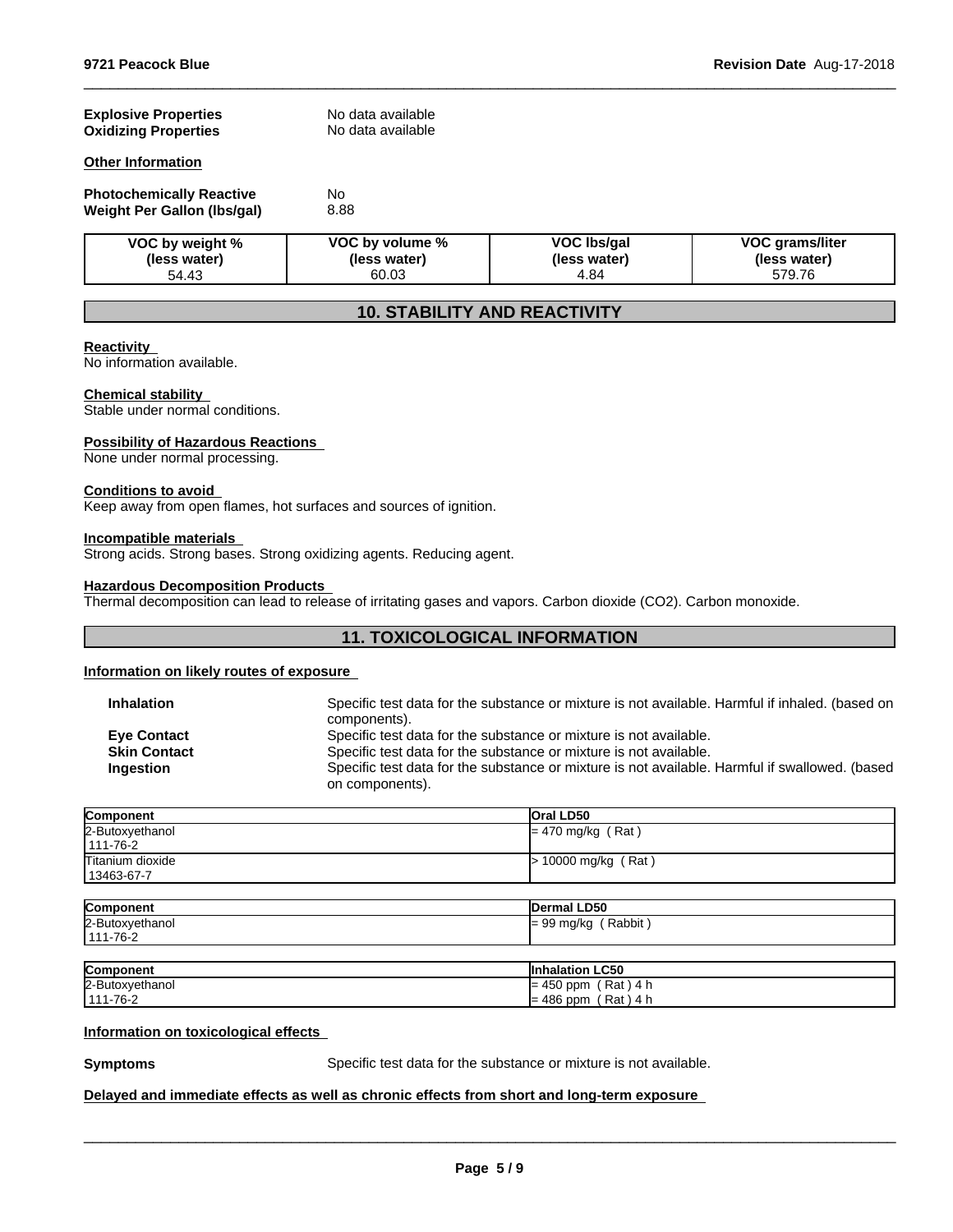| <b>Skin corrosion/irritation</b> | Specific test data for the substance or mixture is not available. Causes skin irritation (pain,<br>redness and swelling). (based on components). |
|----------------------------------|--------------------------------------------------------------------------------------------------------------------------------------------------|
| Eye damage/irritation            | Specific test data for the substance or mixture is not available. Causes serious eye irritation.<br>(based on components).                       |
| <b>Irritation</b>                | Specific test data for the substance or mixture is not available.                                                                                |
| <b>Corrosivity</b>               | Specific test data for the substance or mixture is not available.                                                                                |
| <b>Sensitization</b>             | Specific test data for the substance or mixture is not available.                                                                                |
| <b>Mutagenic Effects</b>         | Specific test data for the substance or mixture is not available.                                                                                |
| <b>Carcinogenic effects</b>      | Specific test data for the substance or mixture is not available.                                                                                |
| <b>Reproductive Effects</b>      | Specific test data for the substance or mixture is not available.                                                                                |
| <b>STOT - single exposure</b>    | Specific test data for the substance or mixture is not available.                                                                                |
| <b>STOT - repeated exposure</b>  | Specific test data for the substance or mixture is not available.                                                                                |
| <b>Chronic Toxicity</b>          | Specific test data for the substance or mixture is not available                                                                                 |
| <b>Aspiration hazard</b>         | Specific test data for the substance or mixture is not available.                                                                                |
| Carcinogenicity                  | The table below indicates whether each agency has listed any ingredient as a carcinogen.                                                         |
| Component                        | <b>ACGIH</b>                                                                                                                                     |
| 2-Butoxyethanol                  | IA3                                                                                                                                              |
| 111-76-2                         |                                                                                                                                                  |

 $\_$  ,  $\_$  ,  $\_$  ,  $\_$  ,  $\_$  ,  $\_$  ,  $\_$  ,  $\_$  ,  $\_$  ,  $\_$  ,  $\_$  ,  $\_$  ,  $\_$  ,  $\_$  ,  $\_$  ,  $\_$  ,  $\_$  ,  $\_$  ,  $\_$  ,  $\_$  ,  $\_$  ,  $\_$  ,  $\_$  ,  $\_$  ,  $\_$  ,  $\_$  ,  $\_$  ,  $\_$  ,  $\_$  ,  $\_$  ,  $\_$  ,  $\_$  ,  $\_$  ,  $\_$  ,  $\_$  ,  $\_$  ,  $\_$  ,

| הו<br>`∩n<br>""<br>טשו     | <b>IIARC</b>                      |
|----------------------------|-----------------------------------|
| <b>Titaniur</b><br>dioxide | 2E<br>$^{\circ}$ roup $_{\prime}$ |
| $\sim$ $-$<br>3463-67-7    |                                   |

| Compon              | <b>AAIIA</b><br>≀וכ |
|---------------------|---------------------|
| Titanium<br>dioxide |                     |
| $13463 - 61 - 1$    |                     |

## **Numerical measures of toxicity - Product Information**

**Unknown Acute Toxicity** 0 % of the mixture consists of ingredient(s) of unknown toxicity

### **The following values are calculated based on chapter 3.1 of the GHS document**

| ATEmix (oral)                    | 920.00 mg/kg        |
|----------------------------------|---------------------|
| ATEmix (dermal)                  | 2,024.00 mg/kg mg/l |
| ATEmix (inhalation-dust/mist)    | $2.80$ ma/l         |
| <b>ATEmix (inhalation-vapor)</b> | $20.00$ ma/l        |

## **12. ECOLOGICAL INFORMATION**

#### **Ecotoxicity**

Specific test data for the substance or mixture is not available.

0 % of the mixture consists of component(s) of unknown hazards to the aquatic environment

| <b>Component</b> | ·ısh                                                                           |
|------------------|--------------------------------------------------------------------------------|
| 2-Butoxyethanol  | LC50<br>196h<br>$\gamma = 2950 \text{ mg/L}$<br>Lepomis macrochirus: $=$       |
| 1111-76-2        | <b>LC50</b><br>1490<br>l96h<br>(static)<br>ma/L<br>Lepomis macrochirus:<br>$=$ |

| Component       | lCrustacea                               |
|-----------------|------------------------------------------|
| 2-Butoxyethanol | 48h EC50 Daphnia magna: $>$<br>1000 mg/L |
| $111 - 76 - 2$  |                                          |

#### **Persistence and Degradability**

No information available.

#### **Bioaccumulation**

No information available

| <b>Com</b> | ---<br>- 1<br>;;;;uu |
|------------|----------------------|
| 2-Bu       | הו<br>IV.C           |
|            |                      |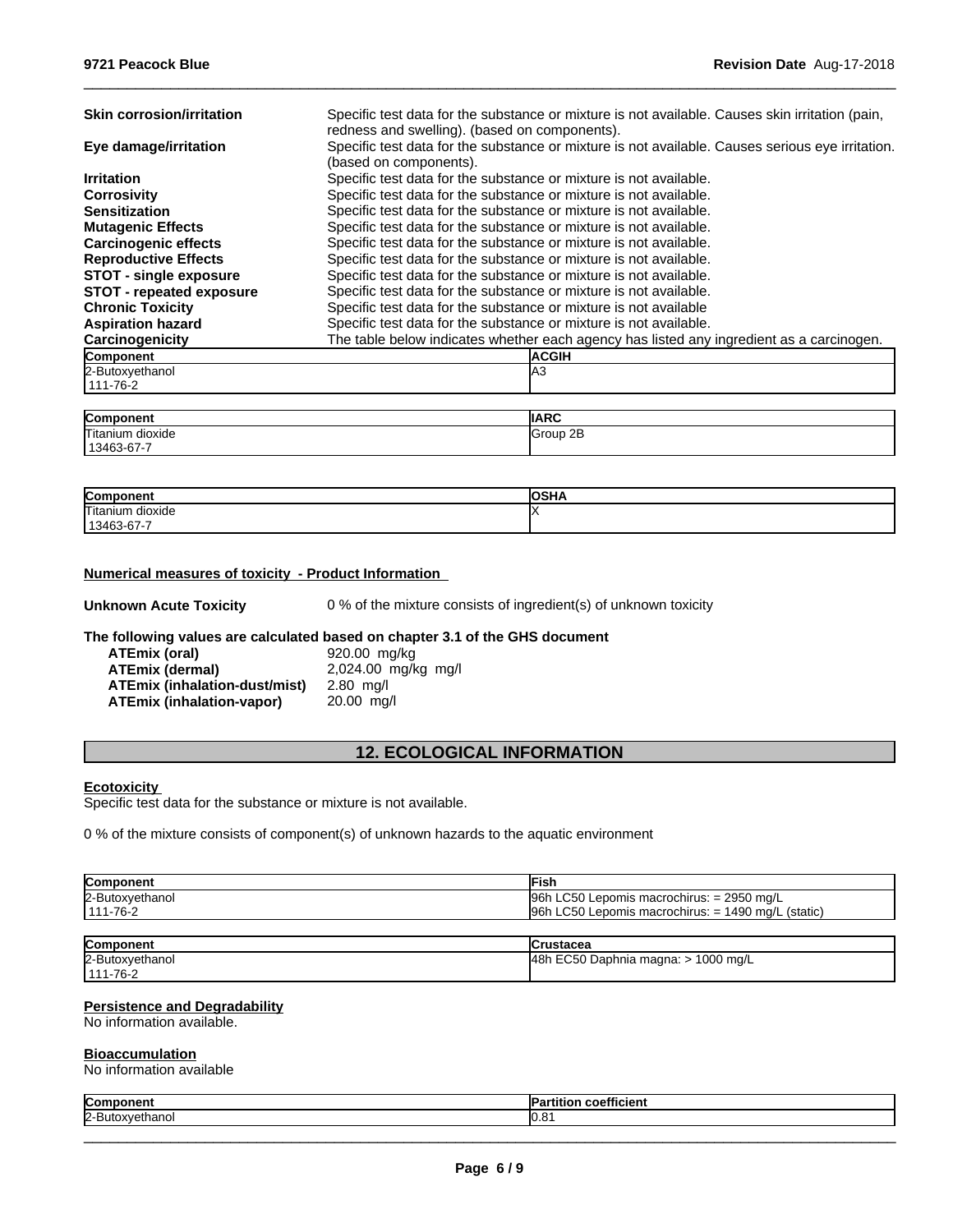$111 - 76 - 2$ 

## **Other adverse effects**

No information available

|                                                         | <b>13. DISPOSAL CONSIDERATIONS</b>                                                                                                                                                                                                                                                                                                                                                                                                                                                                                                              |
|---------------------------------------------------------|-------------------------------------------------------------------------------------------------------------------------------------------------------------------------------------------------------------------------------------------------------------------------------------------------------------------------------------------------------------------------------------------------------------------------------------------------------------------------------------------------------------------------------------------------|
| Waste treatment methods                                 |                                                                                                                                                                                                                                                                                                                                                                                                                                                                                                                                                 |
| <b>Waste Disposal Methods</b>                           | Contain and dispose of waste according to local regulations.                                                                                                                                                                                                                                                                                                                                                                                                                                                                                    |
| <b>Contaminated Packaging</b>                           | Empty containers should be taken to an approved waste handling site for recycling or<br>disposal.                                                                                                                                                                                                                                                                                                                                                                                                                                               |
|                                                         | <b>14. TRANSPORT INFORMATION</b>                                                                                                                                                                                                                                                                                                                                                                                                                                                                                                                |
| Note:                                                   | This information is not intended to convey all specific transportation requirements relating to<br>this product. Transportation classifications may vary by container volume and may be<br>influenced by regional or country variations in regulations. Additional transportation<br>information can be found in the specific regulations for your mode of transportation. It is the<br>responsibility of the transporting organization to follow all applicable laws, regulations and<br>rules relating to the transportation of the material. |
| <b>DOT</b><br><b>Proper Shipping Name</b>               | Not regulated<br>Printing Ink                                                                                                                                                                                                                                                                                                                                                                                                                                                                                                                   |
| ICAO / IATA / IMDG / IMO<br><b>Proper Shipping Name</b> | Not Regulated<br>Printing Ink                                                                                                                                                                                                                                                                                                                                                                                                                                                                                                                   |

 $\_$  ,  $\_$  ,  $\_$  ,  $\_$  ,  $\_$  ,  $\_$  ,  $\_$  ,  $\_$  ,  $\_$  ,  $\_$  ,  $\_$  ,  $\_$  ,  $\_$  ,  $\_$  ,  $\_$  ,  $\_$  ,  $\_$  ,  $\_$  ,  $\_$  ,  $\_$  ,  $\_$  ,  $\_$  ,  $\_$  ,  $\_$  ,  $\_$  ,  $\_$  ,  $\_$  ,  $\_$  ,  $\_$  ,  $\_$  ,  $\_$  ,  $\_$  ,  $\_$  ,  $\_$  ,  $\_$  ,  $\_$  ,  $\_$  ,

# **15. REGULATORY INFORMATION**

## **International Inventories**

All components are listed on the TSCA Inventory. For further information, please contact:. Supplier (manufacturer/importer/downstream user/distributor).

## **U.S. Federal Regulations**

## **SARA 313**

Section 313 of Title III of the Superfund Amendments and Reauthorization Act of 1986 (SARA). This product contains a chemical or chemicals which are subject to the reporting requirements of the Act and Title 40 of the Code of Federal Regulations, Part 372.

| Component                      | <b>CAS-No</b>  | <b>Weight %</b> | <b>SARA</b><br>313<br>⋅Threshold |
|--------------------------------|----------------|-----------------|----------------------------------|
|                                |                |                 | <b>Values</b>                    |
| 2-Butoxvethanol                | 111-76-2       | $30 - 60$       |                                  |
| Copper Phthalocyanine Compound | rade<br>Secret |                 | $\cdot\cdot$                     |

#### **Clean Air Act,Section 112 Hazardous Air Pollutants (HAPs) (see 40 CFR 61)**

This product contains the following substances which are listed hazardous air pollutants (HAPS) under Section 112 of the Clean Air Act:.

| <b>Com</b>                 | $-10$<br>S-No<br>טרע                  | Weight<br>70             |
|----------------------------|---------------------------------------|--------------------------|
| 12-Bu<br>__<br>÷ιr<br>anoi | 70<br>$\overline{A}$<br>.<br>$\cdots$ | $30 -$<br>$\sim$<br>- 60 |

## **U.S. State Regulations**

| Component                         | <b>Massachusetts</b><br><b>Right To Know</b> |
|-----------------------------------|----------------------------------------------|
| 2-Butoxyethanol<br>$111 - 76 - 2$ |                                              |
| Titanium dioxide                  |                                              |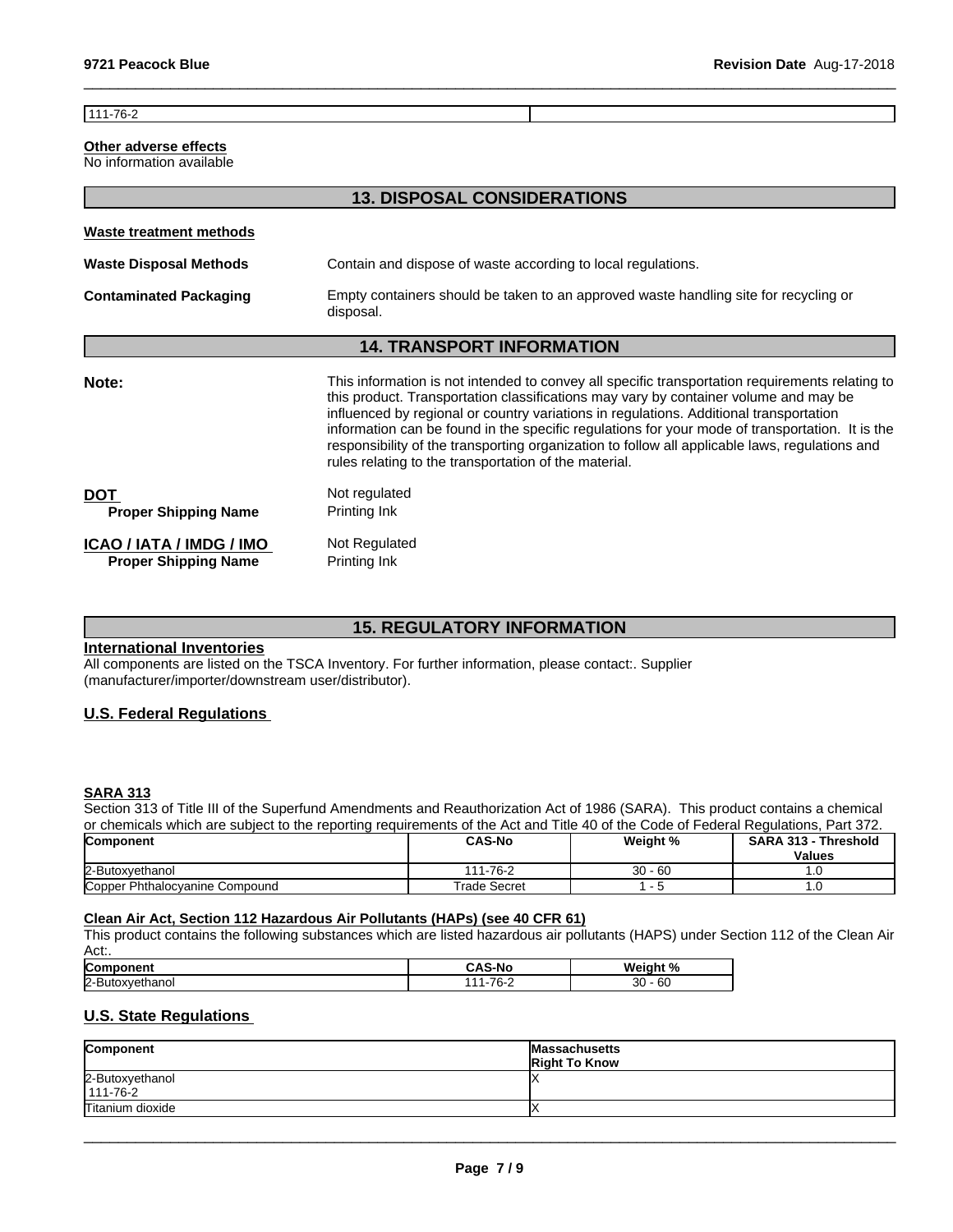## 13463-67-7

| Component        | <b>IMinnesota</b>    |
|------------------|----------------------|
|                  | <b>Right To Know</b> |
| 2-Butoxyethanol  |                      |
| 111-76-2         |                      |
| Titanium dioxide |                      |
| 13463-67-7       |                      |

 $\_$  ,  $\_$  ,  $\_$  ,  $\_$  ,  $\_$  ,  $\_$  ,  $\_$  ,  $\_$  ,  $\_$  ,  $\_$  ,  $\_$  ,  $\_$  ,  $\_$  ,  $\_$  ,  $\_$  ,  $\_$  ,  $\_$  ,  $\_$  ,  $\_$  ,  $\_$  ,  $\_$  ,  $\_$  ,  $\_$  ,  $\_$  ,  $\_$  ,  $\_$  ,  $\_$  ,  $\_$  ,  $\_$  ,  $\_$  ,  $\_$  ,  $\_$  ,  $\_$  ,  $\_$  ,  $\_$  ,  $\_$  ,  $\_$  ,

| Component        | New Jersey<br><b>Right To Know</b> |
|------------------|------------------------------------|
| 2-Butoxyethanol  |                                    |
| 111-76-2         |                                    |
| Titanium dioxide |                                    |
| 13463-67-7       |                                    |

| Component        | Pennsylvania<br><b>Right To Know</b> |
|------------------|--------------------------------------|
| 2-Butoxyethanol  |                                      |
| $111 - 76 - 2$   |                                      |
| Titanium dioxide |                                      |
| 13463-67-7       |                                      |

#### **California Prop. 65**

This product contains chemical(s) known to the State of California to cause cancer and/or to cause birth defects or other reproductive harm

| Com<br>- --                         | $\sim$<br>.<br>. .<br>ma<br>ິ |
|-------------------------------------|-------------------------------|
| Titan<br>dioxide<br>$\cdots$<br>ниг | $- \cdot -$<br>uei            |
|                                     |                               |

*- This product contains titanium dioxide in a non-respirable form. Inhalation of titanium dioxide is unlikely to occur from exposure to this product*

## **Canada**

| <b>Component</b>     | $INP^r$<br>I Pollutant Release Inventorv<br>· National  |
|----------------------|---------------------------------------------------------|
| 2-Butox<br>oxvethano | Substance<br>-<br>ID.<br>Part<br>Individual Substances: |
| $1 - 76 - 2$<br>1111 |                                                         |

#### **Pursuant to NOM-018-STPS-2015**

This information within isconsidered correct but is not exhaustive and will be used for guidance only, which is based on the current knowledge of the substance or mixture and is applicable to the appropriate safety precautions for the product.

#### **16. OTHER INFORMATION HMIS: Health** <sup>2</sup>\* **Flammability** 2 **Reactivity Personal Protection** 0  $\boldsymbol{\mathsf{X}}$  and  $\boldsymbol{\mathsf{X}}$  and  $\boldsymbol{\mathsf{X}}$  and  $\boldsymbol{\mathsf{X}}$  and  $\boldsymbol{\mathsf{X}}$  and  $\boldsymbol{\mathsf{X}}$  and  $\boldsymbol{\mathsf{X}}$  and  $\boldsymbol{\mathsf{X}}$  and  $\boldsymbol{\mathsf{X}}$  and  $\boldsymbol{\mathsf{X}}$  and  $\boldsymbol{\mathsf{X}}$  and  $\boldsymbol{\mathsf{X}}$  and  $\boldsymbol{\mathsf{X}}$  and  $\boldsymbol{\mathsf{X}}$  a

## **Key or legend to abbreviations and acronyms used in the safety data sheet**

## **Legend - Section 8: EXPOSURE CONTROLS/PERSONAL PROTECTION** TWA TWA (time-weighted average) STEL STEL (Short Term Exposure Limit) Ceiling Ceiling Ceiling Ceiling Ceiling Ceiling Ceiling Ceiling Contract Ceiling Ceiling Contract Contract Contract Contract Contract Contract Contract Contract Contract Contract Contract Contract Contract Contract Contrac

#### **ACGIH: (American Conference of Governmental Industrial Hygienists)**

A1 - Known Human Carcinogen A2 - Suspected Human Carcinogen A3 - Animal Carcinogen **IARC: (International Agency for Research on Cancer)** Group 1 - Carcinogenic to Humans Group 2A - Probably Carcinogenic to Humans Group 2B - Possibly Carcinogenic to Humans **NTP: (National Toxicity Program)** Known - Known Carcinogen Reasonably Anticipated to be a Human Carcinogen **OSHA: (Occupational Safety & Health Administration)**